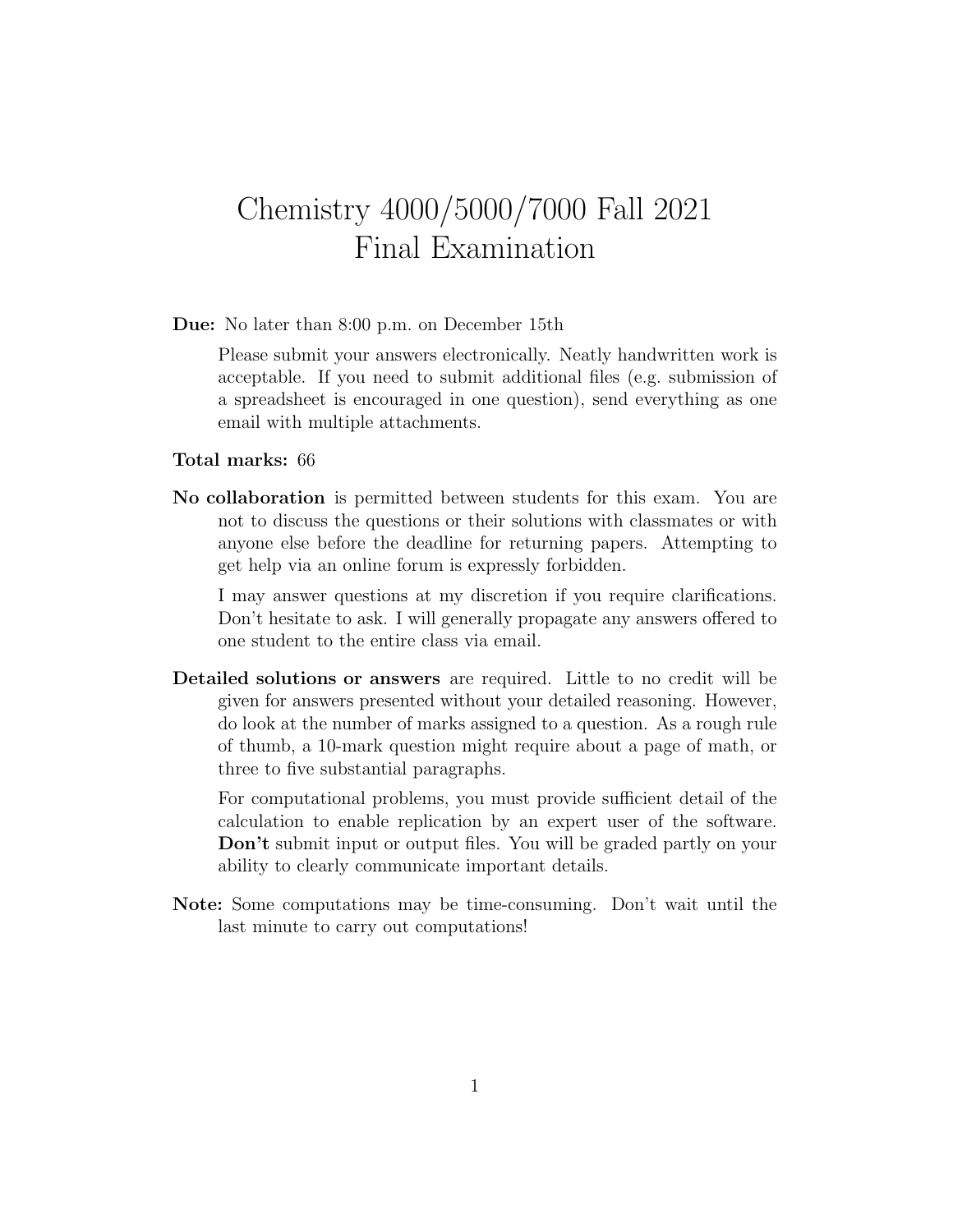Fundamental constants: Please use these values.

$$
c = 2.997\,924\,58 \times 10^8 \,\mathrm{m\,s}^{-1}
$$

$$
h = 6.626\,070\,015 \times 10^{-34}\,\mathrm{J\,Hz}^{-1}
$$

$$
k_B = 1.380\,649 \times 10^{-23}\,\mathrm{J\,K}^{-1}
$$

$$
L = 6.022\,140\,76 \times 10^{23}\,\mathrm{mol}^{-1}
$$

$$
R = 8.314\,462\,618\,\mathrm{J\,K}^{-1}\mathrm{mol}^{-1}
$$

## Good luck!

- 1. Potential energy surfaces and their features have been a recurring theme 15 marks in this course. Discuss the various ways in which we made use of potential energy surfaces either conceptually or computationally. In each case, what part(s) of the potential energy surface is important?
- 2. In this question, you will compare the collision/diffusion-limited rate 12 marks constants in the gas phase and in solution. Suppose that we have a bimolecular reaction  $A + B \rightarrow$  products. Assume the two reactants are uncharged hard spheres with the following properties:

|   | r/A | $M/\text{g}\,\text{mol}^{-1}$ |
|---|-----|-------------------------------|
|   | 3.8 | 150                           |
| B | 5.0 | 332                           |

Assume the reaction is collision-limited in the gas phase and diffusioncontrolled in solution. Predict the rate constants in the gas phase and in ethylene glycol solution for this reaction at  $100\degree C$ . At this temperature, the viscosity of ethylene glycol is 1.975 mPa s. In which medium (gas or solution) is the reaction fastest? Is the difference large? Is this what you would have expected?

Note: There are no 'right' or 'wrong' answers to the qualitative questions. I'm just curious what you think.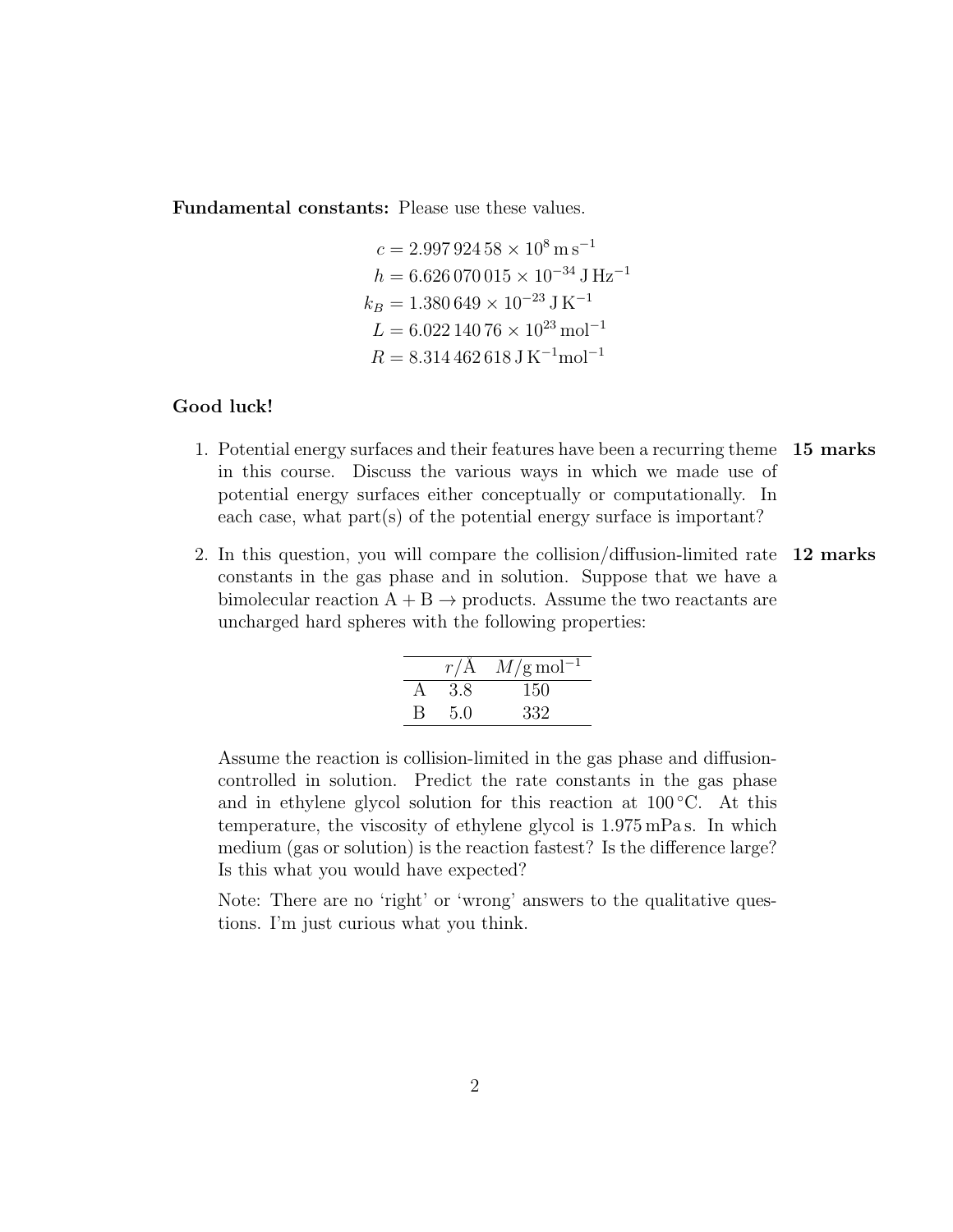3. In class, we analyzed the data of Branton and coworkers<sup>1</sup> for the reac-  $20$  marks tion



(a) This reaction was studied in the gas phase over the temperature range 274.5 to 327.1 °C, and in dimethyl phthalate solution over the temperature range 256.2 to 288.4 °C. The reaction has the following Arrhenius parameters:

|     | $E_a$ /kJ mol <sup>-1</sup> $A/10^{14}$ s <sup>-1</sup> |  |  |  |  |
|-----|---------------------------------------------------------|--|--|--|--|
| Gas | $191.1 \pm 0.6$ $2.28 \pm 0.30$                         |  |  |  |  |
|     | Solution $191.3 \pm 2.0$ $4.0 \pm 1.8$                  |  |  |  |  |

Calculate  $\Delta^{\ddagger} \Delta_{\text{solv}} G^{\circ}$  for this reaction. Explain the meaning of the sign of the result. If possible, put the size of the result in perspective. [6 marks]

Be sure to briefly explain the basis for any decisions you make as you are working on this problem.

(b) The experiments in solution gave the following rate constants:

| $T$ /°C 256.2 259.9 265.2 268.5 273.8 280.4 283.5 288.4               |  |  |  |  |
|-----------------------------------------------------------------------|--|--|--|--|
| $k/10^{-4}$ s <sup>-1</sup> 0.513 0.705 1.11 1.43 2.18 3.37 4.39 6.40 |  |  |  |  |

Determine the enthalpy and entropy of activation for this reaction. [10 marks]

Notes: We haven't done this type of problem in this course, but the textbook explains what you need to do. It may be a good idea to use a spreadsheet for this problem. If you do, instead of writing up a solution by hand, I would encourage you to submit your spreadsheet. Using a spreadsheet does not absolve you from clear labeling of your work or from showing units. This includes axis labels on graphs. Given that it is tricky to make labels and units look nice in a spreadsheet, I will be lenient about notation provided it's clear.

<sup>&</sup>lt;sup>1</sup>Branton et al., *Trans. Faraday Soc.* **62**, 659 (1966)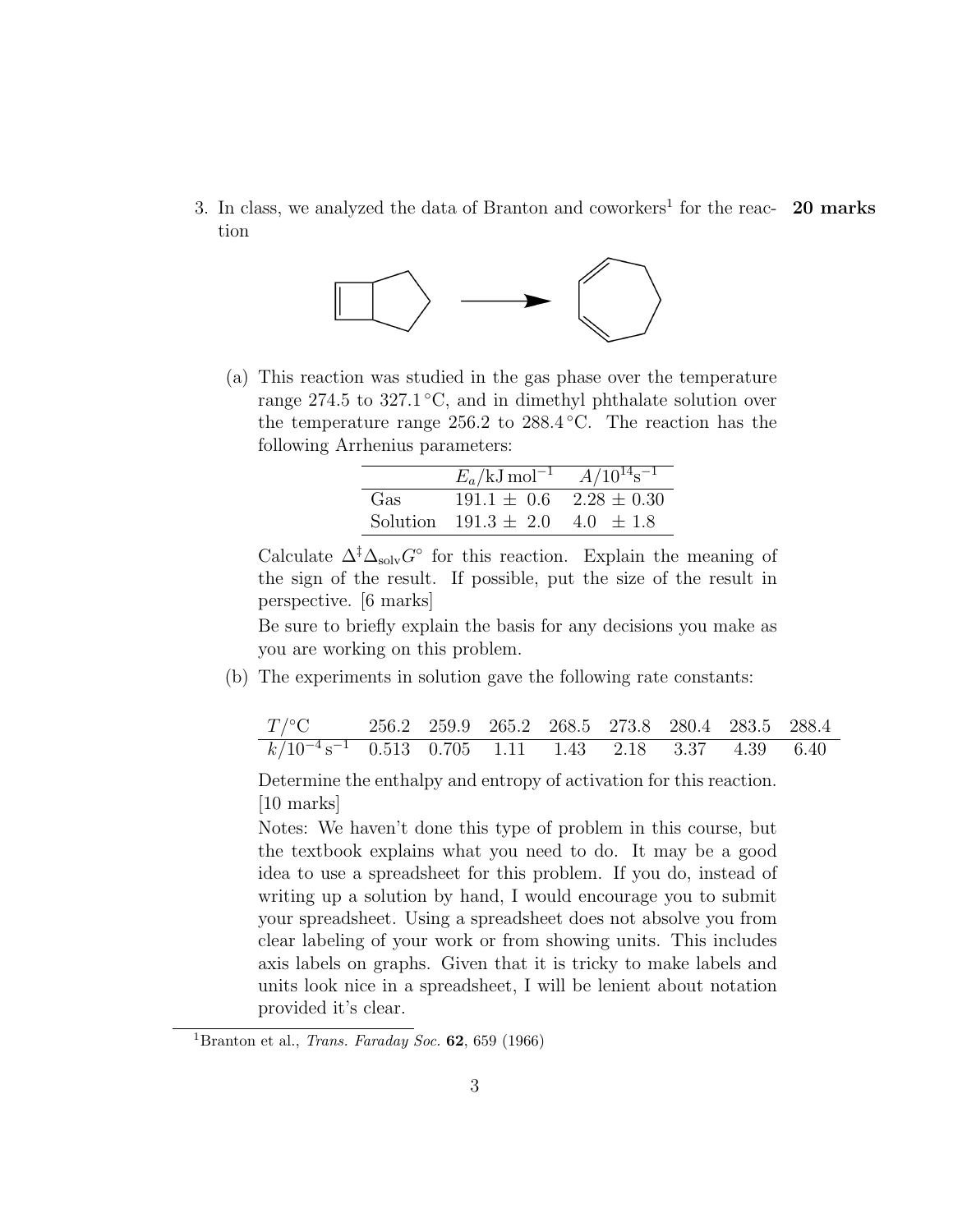(c) Transition-state theory suggests that, instead of a potential energy barrier to reaction, we should think in terms of a free energy barrier. Based on your calculations, for this reaction in solution, which is the more important contributor to the free energy barrier, the enthalpic or entropic contribution? Can you generate a plausible hypothesis why this might be? [4 marks]

Again here I'm not necessarily looking for a specific answer to the 'why' question. I want to see if you can generate a logical argument based on your knowledge of general physical chemistry.

4. The hydrogen malonate anion  $HOOCCH_2COO^-$  has the following equi- 19 marks librium structure:



This exam is being distributed with a Gaussian input file that contains the coordinates of this ion in a computed equilibrium geometry.

- (a) Calculate the rate constant for transfer of the acidic proton from one oxygen to the other in the gas phase at  $25\degree C$  and 1 bar using transition-state theory. Make sure to discuss your choice of computational methods. Note that the method embedded in the Gaussian input file distributed with this assignment may or may not be the best method to use for many reasons, including the amount of time you have available to devote to this computation. [10 marks]
- (b) I specified the pressure in part (a). Does it matter? Why or why not? [2 marks]
- (c) If you had lots of time, would you try to calculate a tunneling correction for this reaction? Why or why not? [2 marks]
- (d) If you wanted to calculate the rate constant for this reaction in aqueous solution, what would you need to do and why? What